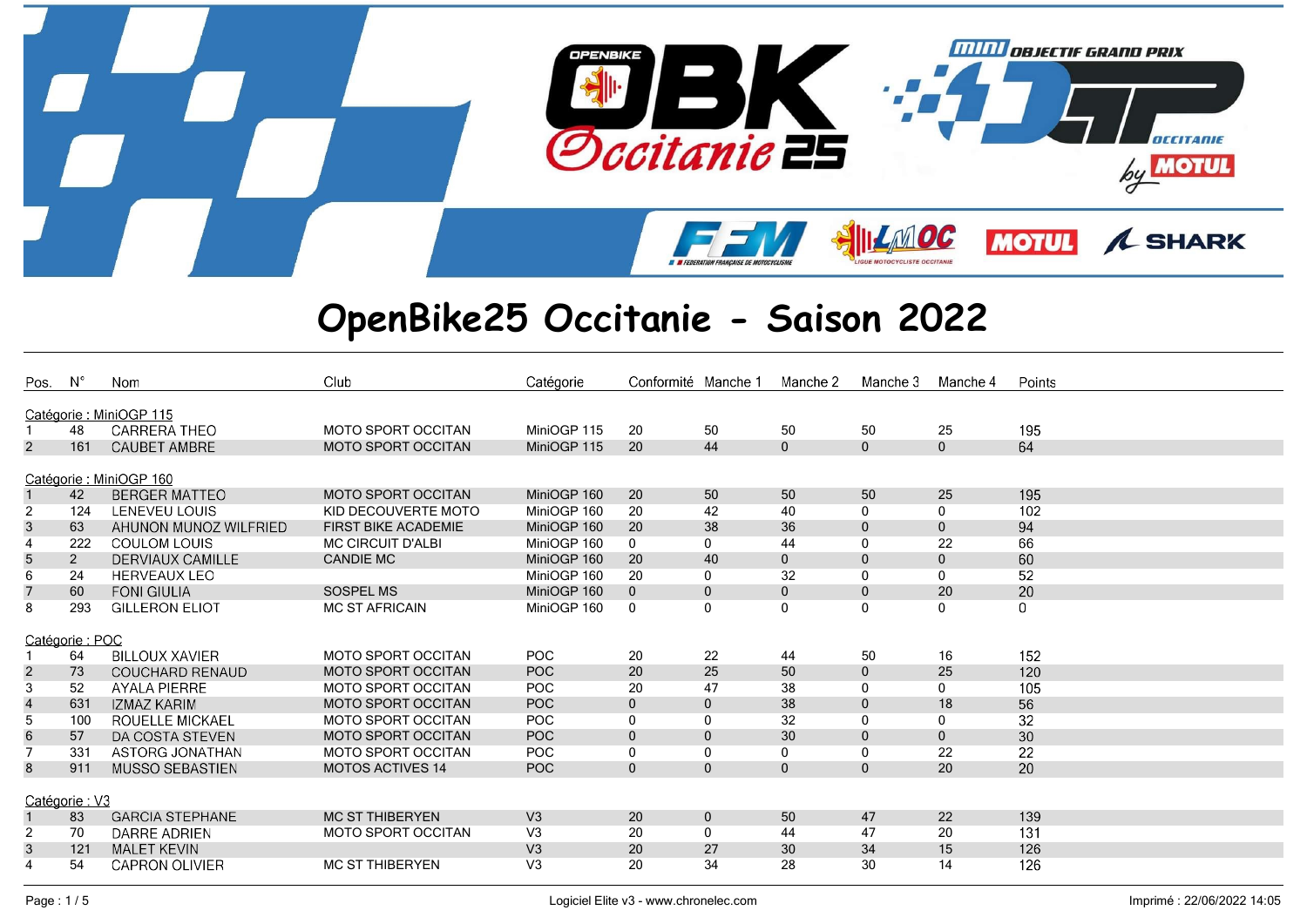

| Pos. | $N^{\circ}$ | <b>Nom</b>                | Club                        | Catégorie      | Conformité Manche 1 |                | Manche 2     | Manche 3     | Manche 4     | Points |
|------|-------------|---------------------------|-----------------------------|----------------|---------------------|----------------|--------------|--------------|--------------|--------|
|      |             | Catégorie : V3 (Suite)    |                             |                |                     |                |              |              |              |        |
| 5    | 581         | <b>VIALANET ALEXIS</b>    | <b>MC RABASTINOIS</b>       | V <sub>3</sub> | 20                  | 30             | 29           | 24           | 18           | 121    |
| 6    | 111         | <b>RENAUD MELVYN</b>      | <b>MC LACAPELLE MARIVAL</b> | V3             | 20                  | 27             | 28           | 40           | $\mathbf 0$  | 115    |
|      | 831         | <b>CAUBET REMI</b>        | 100% supermotard club       | V <sub>3</sub> | 20                  | 40             | 21           | 7            | 10           | 98     |
| 8    | 26          | <b>BAUCHET THOMAS</b>     | <b>MOTO SPORT OCCITAN</b>   | V <sub>3</sub> | 20                  | 36             | 40           | $\mathbf{0}$ | $\mathbf 0$  | 96     |
| 9    | 65          | <b>MASSON GABRIEL</b>     | KID DECOUVERTE MOTO         | V <sub>3</sub> | 20                  | 13             | 18           | 33           | 9            | 93     |
| 10   | 49          | <b>CALMETTES CLEMENT</b>  | ASM ARMAGNAC BIGORRE        | V <sub>3</sub> | 20                  | 2              | 22           | 24           | 16           | 84     |
| 11   | 37          | PINEAU MATHIEU            | <b>MOTO SPORT OCCITAN</b>   | V <sub>3</sub> | 20                  | 17             | 17           | 27           | 3            | 84     |
| 12   | 538         | <b>GOURC DAMIEN</b>       | <b>MOTO SPORT OCCITAN</b>   | V <sub>3</sub> | 20                  | 42             | 21           | $\mathbf{0}$ | $\mathbf{0}$ | 83     |
| 13   | 461         | <b>ASSEMAT FABIEN</b>     | <b>ASPI RACING</b>          | V <sub>3</sub> | 0                   | 50             | $\mathbf{0}$ | $\mathbf{0}$ | 25           | 75     |
| 14   | 972         | <b>COSTE MANUEL</b>       | 100% supermotard club       | V3             | 20                  | 22             | 12           | 21           | $\mathbf 0$  | 75     |
| 15   | 766         | <b>TERPREAU GREGORY</b>   | MC CIRCUIT DU ROUSSILLON    | V <sub>3</sub> | 20                  | 20             | 11           | 12           | 8            | 71     |
| 16   | 127         | <b>GOENEUTTE VINCENT</b>  | <b>FIRST BIKE ACADEMIE</b>  | V <sub>3</sub> | 20                  | $6^{\circ}$    | 14           | 15           | 12           | 67     |
| 17   | 69          | PEREZ MICHAEL             | LPP TEAM                    | V <sub>3</sub> | 20                  | 17             | $\mathbf{0}$ | 15           | 11           | 63     |
| 18   | 195         | DI GREGORIO PATRICE       | <b>MC PAU ARNOS</b>         | V3             | 0                   | $\overline{0}$ | 36           | $\mathbf{0}$ | 13           | 49     |
| 19   | 14          | DA MOTA LUCAS             | M.G.B. MOTO CLUB            | V <sub>3</sub> | 20                  | 5              | 9            | 11           | $\mathbf 0$  | 45     |
| 20   | 33          | <b>MELLADO GEOFFROY</b>   | <b>MC ST THIBERYEN</b>      | V <sub>3</sub> | 20                  | 24             | $\Omega$     | $\mathbf{0}$ | $\mathbf 0$  | 44     |
| 21   | 666         | <b>RIBALTA CECILE</b>     | MC CIRCUIT DU ROUSSILLON    | V <sub>3</sub> | 20                  | 3              | 0            | 16           | 4            | 43     |
| 22   | 22          | <b>ESCANDE FELIX</b>      | <b>CANDIE MC</b>            | V <sub>3</sub> | 20                  | $\overline{7}$ |              | $\Omega$     | 2            | 30     |
| 23   | 71          | <b>LEGER JEAN-MARIE</b>   |                             | V <sub>3</sub> | 20                  | 0              | $\Omega$     |              | 0            | 24     |
| 24   | 55          | <b>BLANQUEFORT AUDREY</b> | <b>MC ST THIBERYEN</b>      | V3             | 20                  | $\overline{2}$ |              | $\mathbf{0}$ | $\mathbf 0$  | 23     |
| 25   | 301         | <b>VICENTE CHRISTOPHE</b> | <b>MOTO SPORT OCCITAN</b>   | V <sub>3</sub> | 20                  | $\mathbf 0$    | 0            | $\Omega$     | 0            | 20     |
| 26   | 50          | DARRE ALAIN               | <b>MOTO SPORT OCCITAN</b>   | V <sub>3</sub> | 20                  | $\mathbf 0$    | $\Omega$     | $\Omega$     | $\mathbf 0$  | 20     |
| 27   | $7^{\circ}$ | CHIRIO MATHIAS            |                             | V <sub>3</sub> | 20                  | $\mathbf{0}$   | 0            | $\mathbf{0}$ | $\mathbf 0$  | 20     |
| 28   | 130         | <b>GROLLEAU NICOLAS</b>   | <b>MOTO SPORT OCCITAN</b>   | V <sub>3</sub> | 20                  | $\mathbf{0}$   | $\Omega$     | $\Omega$     | $\mathbf{0}$ | 20     |
| 29   | 44          | <b>STREHAIIANO PAUL</b>   | <b>MOTO SPORT OCCITAN</b>   | V <sub>3</sub> | 0                   | 12             | 6            | $\Omega$     | $\mathbf 0$  | 18     |
| 30   | 20          | <b>GUERREIRO OLIVIER</b>  | MC CIRCUIT DU ROUSSILLON    | V3             | $\overline{0}$      | $\mathbf 0$    | $\Omega$     | 18           | $\mathbf 0$  | 18     |
| 31   | 714         | <b>GOURC ROMAIN</b>       | MOTO SPORT OCCITAN          | V3             | 0                   | $\overline{7}$ |              | 0            | 0            | 11     |
| 32   | 88          | <b>PEROL AURELIE</b>      | <b>ASPI RACING</b>          | V <sub>3</sub> | $\overline{0}$      | $\mathbf{0}$   | $\Omega$     | 8            | $\mathbf{1}$ | 9      |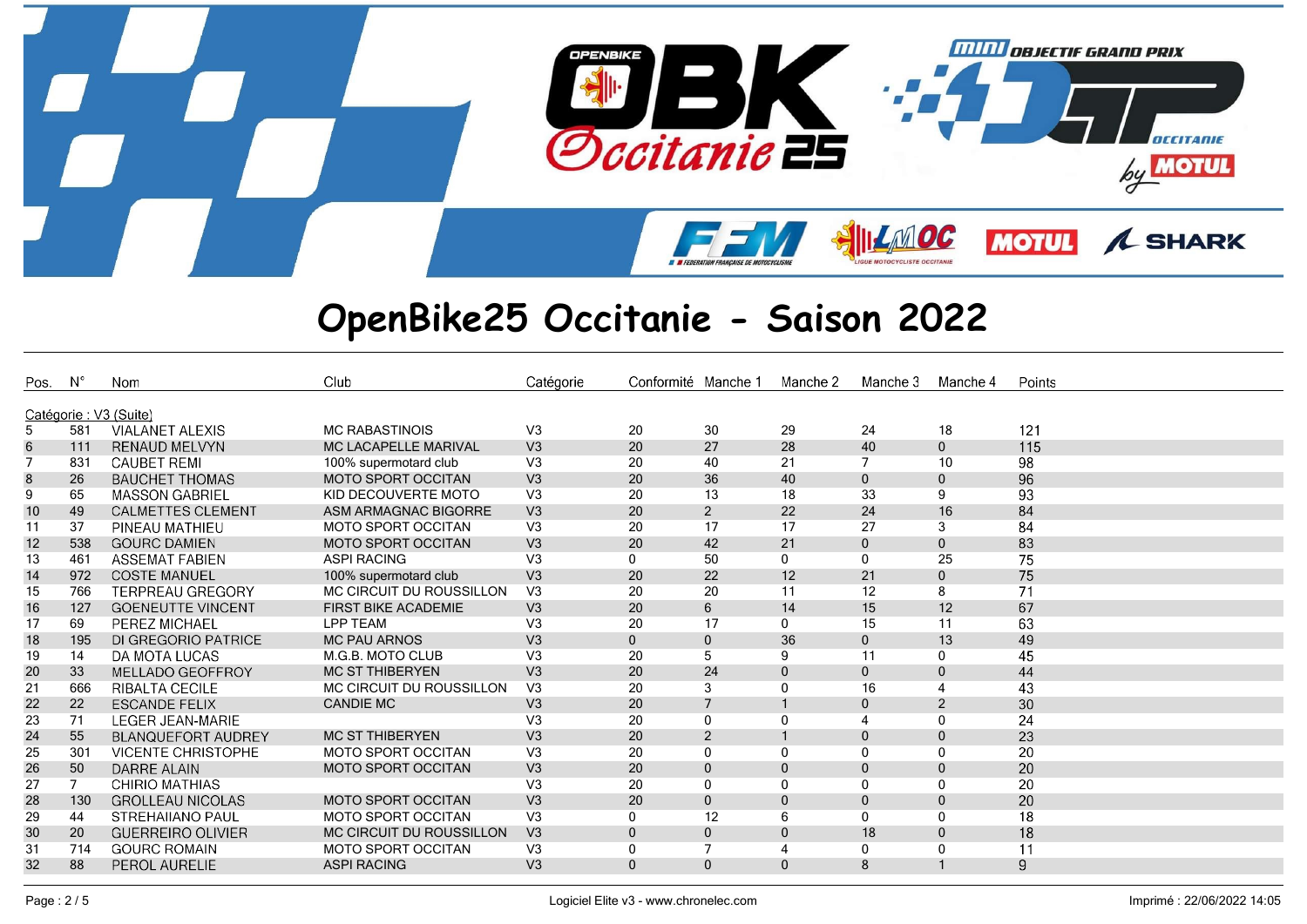

| Pos.                    | $N^{\circ}$ | Nom                      | Club                         | Catégorie      | Conformité Manche |              | Manche 2       | Manche 3     | Manche 4       | Points   |
|-------------------------|-------------|--------------------------|------------------------------|----------------|-------------------|--------------|----------------|--------------|----------------|----------|
|                         |             | Catégorie : V3 (Suite)   |                              |                |                   |              |                |              |                |          |
| 33                      | 94          | <b>GUERRE LOIC</b>       | <b>MOTOCROSS RUEYRES</b>     | V <sub>3</sub> | 0                 | 0            | $\mathbf 0$    | $\mathbf{0}$ | 6              | 6        |
| 34                      | 164         | PORTA DAMIEN             | <b>MOTO SPORT OCCITAN</b>    | V3             | $\mathbf 0$       | $\mathbf 0$  | $\mathbf 0$    | 6            | $\mathbf 0$    | 6        |
| 35                      | 35          | <b>GERVAIS NICOLAS</b>   | <b>MC CIRCUIT D'ALBI</b>     | V <sub>3</sub> | $\mathbf{0}$      | 0            | $\Omega$       | $\Omega$     | 5              | 5        |
| 36                      | 13          | <b>COULOUMIES AXEL</b>   | <b>CANDIE MC</b>             | V <sub>3</sub> | $\mathbf{0}$      | $\mathbf{1}$ | $\mathbf{0}$   | $\Omega$     | $\mathbf{0}$   |          |
| 37                      | 36          | <b>GERVAIS PATRICK</b>   | <b>MC CIRCUIT D'ALBI</b>     | V <sub>3</sub> | 0                 | 0            | $\Omega$       | $\mathbf 0$  | 0              | $\Omega$ |
|                         |             |                          |                              |                |                   |              |                |              |                |          |
| Catégorie: V4           |             |                          |                              |                |                   |              |                |              |                |          |
|                         | 27          | <b>QUERCY KEVIN</b>      | <b>MOTO SPORT OCCITAN</b>    | V <sub>4</sub> | 20                | 44           | 42             | 31           | 20             | 157      |
| $\overline{2}$          | 18          | <b>MIROUF STELLA</b>     | <b>CENTAURE CLUB DE NICE</b> | V <sub>4</sub> | 20                | 41           | 42             | 44           | $\mathbf 0$    | 147      |
| 3                       | 142         | <b>BERGER MATTEO</b>     | <b>MOTO SPORT OCCITAN</b>    | V <sub>4</sub> | 20                | 4            | 50             | 50           | 22             | 146      |
| $\overline{\mathbf{4}}$ | 15          | DA SILVA AXEL            | POLE MECANIQUE MC            | V <sub>4</sub> | 20                | 21           | 27             | 40           | 18             | 126      |
| $\overline{5}$          | 16          | <b>JAHIER MATHIEU</b>    | <b>MC ST THIBERYEN</b>       | V <sub>4</sub> | 20                | 20           | 29             | 30           | 15             | 114      |
| $\,6$                   | 74          | MARCUZZO THIERRY         | <b>MOTO SPORT OCCITAN</b>    | V <sub>4</sub> | 20                | 33           | 28             | 29           | $\mathbf 0$    | 110      |
| $\overline{7}$          | 51          | <b>RIBERA LUCAS</b>      | POLE MECANIQUE MC            | V <sub>4</sub> | 20                | $\mathbf 0$  | 34             | 36           | 16             | 106      |
| 8                       | 988         | SMEETS FRANCOIS          | <b>FIRST BIKE ACADEMIE</b>   | V <sub>4</sub> | 20                | 28           | 20             | 24           | 13             | 105      |
| 9                       | 39          | <b>GUERRERO MATHYS</b>   | POLE MECANIQUE MC            | V <sub>4</sub> | 20                | 14           | 34             | 22           | $\mathbf{0}$   | 90       |
| $10$                    | 43          | <b>DWORJACK VALENTIN</b> | ASM ARMAGNAC BIGORRE         | V <sub>4</sub> | 20                | 33           | 14             | $\mathbf{0}$ | 14             | 81       |
| 11                      | 6           | <b>CABOS CLEMENT</b>     | <b>MC PAU ARNOS</b>          | V <sub>4</sub> | 20                | 25           | $\Omega$       | 26           | $\mathbf 0$    | 71       |
| 12                      | 12          | <b>GRATIOT CAROLINE</b>  | <b>MC ST THIBERYEN</b>       | V <sub>4</sub> | 20                | 18           | $\overline{7}$ | 17           | $\overline{7}$ | 69       |
| 13                      | 219         | <b>BAUDY SIMON</b>       | <b>MOTO SPORT OCCITAN</b>    | V <sub>4</sub> | 20                | 23           | 23             | 0            | $\mathbf 0$    | 66       |
| 14                      | 19          | <b>BAUZA JULES</b>       | <b>MOTO SPORT OCCITAN</b>    | V <sub>4</sub> | 20                | 8            | 9              | 17           | 10             | 64       |
| 15                      | 75          | <b>BOUFFIES CORENTIN</b> | <b>BOUILLAC MS</b>           | V <sub>4</sub> | 20                | $\mathbf{0}$ | 20             | 20           | 0              | 60       |
| 16                      | 113         | <b>GOURRAS MARTIN</b>    | <b>MOTO SPORT OCCITAN</b>    | V <sub>4</sub> | 20                | 16           | 11             | $\mathbf{0}$ | 11             | 58       |
| 17                      | 529         | DANIAU ROBIN             | <b>FIRST BIKE ACADEMIE</b>   | V <sub>4</sub> | 0                 | 33           | 18             | $\mathbf{0}$ | $\mathbf{0}$   | 51       |
| 18                      | 267         | <b>LALANNE NICOLAS</b>   | ASM ARMAGNAC BIGORRE         | V <sub>4</sub> | 20                | 25           | $\mathbf{0}$   | $\Omega$     | $\mathbf 0$    | 45       |
| 19                      | 423         | <b>DANIAU ERIC</b>       | <b>FIRSTBIKE ACADEMY</b>     | V <sub>4</sub> | 20                | $\mathbf 0$  | 3              | 14           | 6              | 43       |
| 20                      | 5           | <b>CARRERA LAURENT</b>   | <b>MOTO SPORT OCCITAN</b>    | V <sub>4</sub> | 20                | $\mathbf 0$  | $\mathbf{0}$   | 10           | 5              | 35       |
| 21                      | 23          | <b>HERVEAUX ROMAIN</b>   | <b>MOTO SPORT OCCITAN</b>    | V <sub>4</sub> | 20                | 8            | 6              | $\Omega$     | $\mathbf{0}$   | 34       |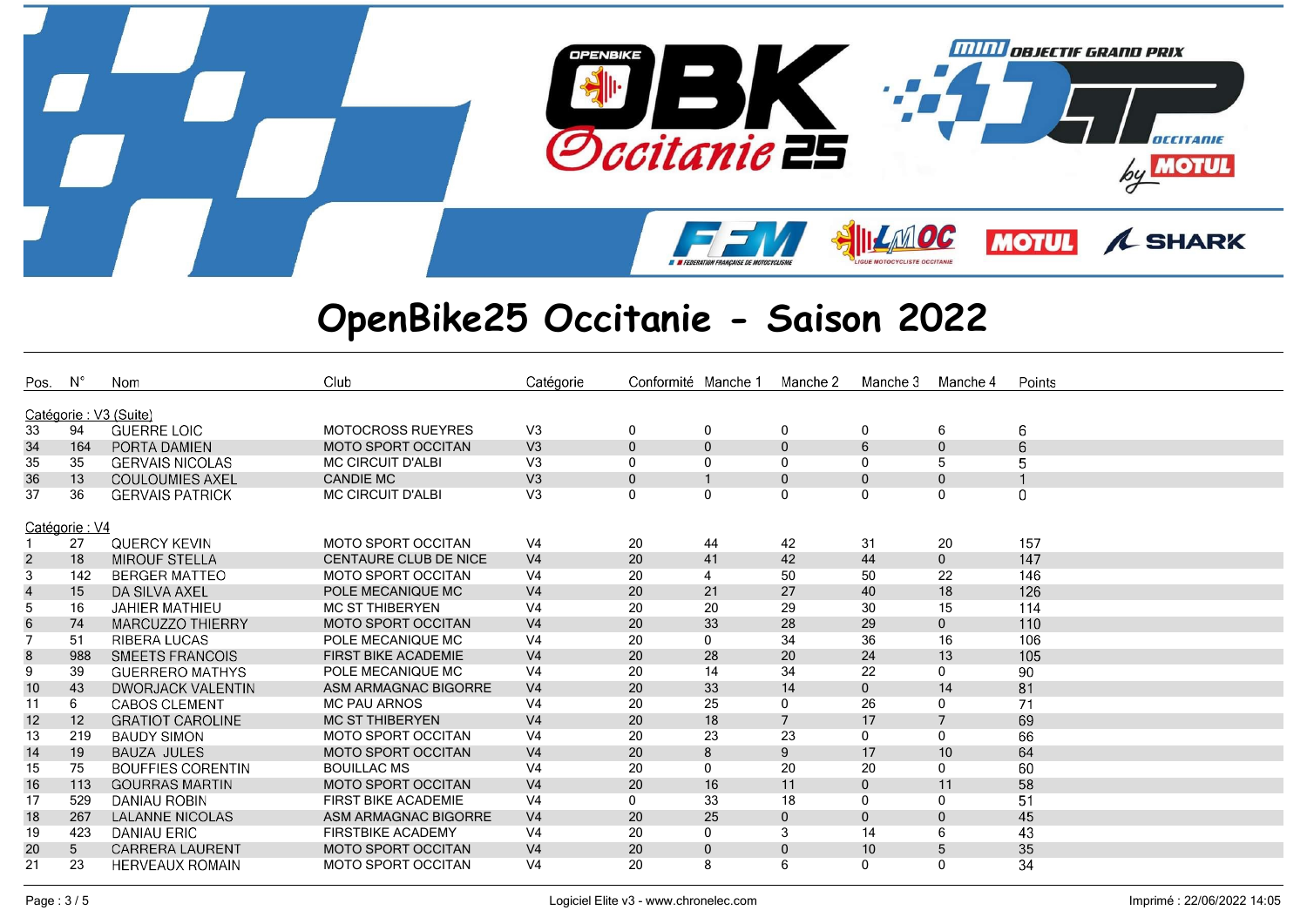

| Pos.             | $N^{\circ}$   | Nom                                            | Club                      | Catégorie      | Conformité Manche 1 |              | Manche 2     | Manche 3       | Manche 4       | Points |
|------------------|---------------|------------------------------------------------|---------------------------|----------------|---------------------|--------------|--------------|----------------|----------------|--------|
|                  |               |                                                |                           |                |                     |              |              |                |                |        |
|                  | 333           | Catégorie : V4 (Suite)<br><b>CHIRIO FRANCK</b> |                           | V <sub>4</sub> |                     | 11           |              |                |                |        |
| 22               |               |                                                |                           |                | 20                  |              | 0            | $\mathbf 0$    | 0              | 31     |
| 23               | 163           | MELLADO GEOFFROY                               | <b>MC ST THIBERYEN</b>    | V <sub>4</sub> | 20                  | 10           | $\mathbf 0$  | $\Omega$       | $\mathbf 0$    | 30     |
| 24               | 41            | <b>COMBES CHRISTOPHE</b>                       | <b>MOTO SPORT OCCITAN</b> | V <sub>4</sub> | 20                  | $\mathbf 0$  | $\mathbf{0}$ | 8              | 0              | 28     |
| 25               | 155           | PRIMAUT JIMMY                                  | <b>MC AVIGNON</b>         | V <sub>4</sub> | $\mathbf{0}$        | $\mathbf{0}$ | $\Omega$     | $\Omega$       | 25             | 25     |
| 26               | 174           | <b>LIOT DAMIEN</b>                             | <b>MOTO SPORT OCCITAN</b> | V <sub>4</sub> | 20                  | 0            | 0            | $\Omega$       | 0              | 20     |
| 27               | 3             | <b>BASTIDE DAVID</b>                           | <b>MOTO SPORT OCCITAN</b> | V <sub>4</sub> | 20                  | $\mathbf{0}$ | $\mathbf{0}$ | $\Omega$       | $\mathbf{0}$   | 20     |
| 28               | 9             | <b>VENNER MATHEO</b>                           | <b>MOTO SPORT OCCITAN</b> | V <sub>4</sub> | 0                   | 0            | 19           | $\Omega$       | 0              | 19     |
| 29               | 91            | <b>DANIAU THOMAS</b>                           |                           | V <sub>4</sub> | $\mathbf{0}$        | $\mathbf{1}$ |              | 12             | $\overline{4}$ | 18     |
| 30               | 961           | <b>ASSEMAT FABIEN</b>                          | <b>ASPI RACING</b>        | V <sub>4</sub> | 0                   | 16           | 0            | $\Omega$       | 0              | 16     |
| 31               | 160           | <b>FONI GIULIA</b>                             | SOSPEL MS                 | V <sub>4</sub> | $\mathbf{0}$        | $\mathbf{0}$ | $\mathbf{0}$ | $\Omega$       | 12             | 12     |
| 32               | 79            | SANTOLALLA JEAN PIERRE                         | <b>MOTO SPORT OCCITAN</b> | V <sub>4</sub> | 0                   | 5            | 5            | $\Omega$       | 0              | 10     |
| 33               | 994           | <b>ASIN DAMIEN</b>                             | MC SP                     | V <sub>4</sub> | $\mathbf{0}$        | $\mathbf{0}$ | $\mathbf{0}$ | $\Omega$       | 9              | 9      |
| 34               | 464           | <b>CARLA FLORENT</b>                           | <b>MX CAZOULS</b>         | V <sub>4</sub> | 0                   | $\mathbf{0}$ | 0            | $\Omega$       | 8              | 8      |
| 35               | 103           | LE DAIN GAETAN                                 | <b>ASPI RACING</b>        | V <sub>4</sub> | $\mathbf{0}$        | $\mathbf{0}$ | $\mathbf{0}$ | $\Omega$       | $\overline{7}$ | 7      |
| 36               | 59            | <b>DESCHOEMAKER GUILLAUME</b>                  | <b>MOTO SPORT OCCITAN</b> | V <sub>4</sub> | 0                   | 0            | 0            | $\Omega$       | 3              | 3      |
| 37               | 95            | COGOREUX NICOLAS                               | <b>LAGUEPIE</b>           | V <sub>4</sub> | $\mathbf{0}$        | 3            | $\Omega$     | $\Omega$       | $\mathbf{0}$   | 3      |
|                  |               |                                                |                           |                |                     |              |              |                |                |        |
|                  | Catégorie: V5 |                                                |                           |                |                     |              |              |                |                |        |
|                  | 118           | <b>MAIFFRET KEVIN</b>                          | <b>MC CIRCUIT D'ALBI</b>  | V <sub>5</sub> | 20                  | 50           | 50           | 50             | 25             | 195    |
| $\overline{2}$   | 25            | <b>BARROT SAMUEL</b>                           | <b>MOTO SPORT OCCITAN</b> | V <sub>5</sub> | 20                  | 38           | 42           | 38             | 22             | 160    |
| $\sqrt{3}$       | 90            | <b>ABELLAN LUCIEN</b>                          | <b>MC PAU ARNOS</b>       | V <sub>5</sub> | 20                  | 22           | 22           | 44             | $\mathbf{0}$   | 108    |
| $\overline{4}$   | 62            | ANSART JEAN HUBERT                             | <b>MOTO SPORT OCCITAN</b> | V <sub>5</sub> | 0                   | 42           | 0            | 20             | 20             | 82     |
| $\sqrt{5}$       | 92            | <b>BARBE NICOLAS</b>                           | ASM ARMAGNAC BIGORRE      | V <sub>5</sub> | 20                  | 18           | $\Omega$     | $\mathbf{0}$   | $\mathbf{0}$   | 38     |
| 6                | 84            | <b>GARCIA STEPHANE</b>                         | <b>MC ST THIBERYEN</b>    | V <sub>5</sub> | 20                  | $\mathbf 0$  | 0            |                | 0              | 20     |
| $\overline{7}$   | 112           | <b>BOUCHER THOMAS</b>                          |                           | V <sub>5</sub> | 20                  | $\mathbf{0}$ | $\Omega$     | $\Omega$       | $\mathbf 0$    | 20     |
| 8                | 32            | <b>AYNIE AXEL</b>                              | <b>MPS ORGANISATION</b>   | V <sub>5</sub> | 20                  | $\mathbf 0$  | $\mathbf{0}$ | $\Omega$       | 0              | 20     |
| $\boldsymbol{9}$ | 159           | <b>DULAS FRED</b>                              | <b>MPS ORGANISATION</b>   | V <sub>5</sub> | 20                  | $\mathbf 0$  | $\mathbf 0$  | $\overline{0}$ | $\pmb{0}$      | 20     |
| 10               | 66            | <b>TERPREAU GREGORY</b>                        | MC CIRCUIT DU ROUSSILLON  | V <sub>5</sub> | 20                  | $\mathbf{0}$ | 0            | $\Omega$       | 0              | 20     |
|                  |               |                                                |                           |                |                     |              |              |                |                |        |